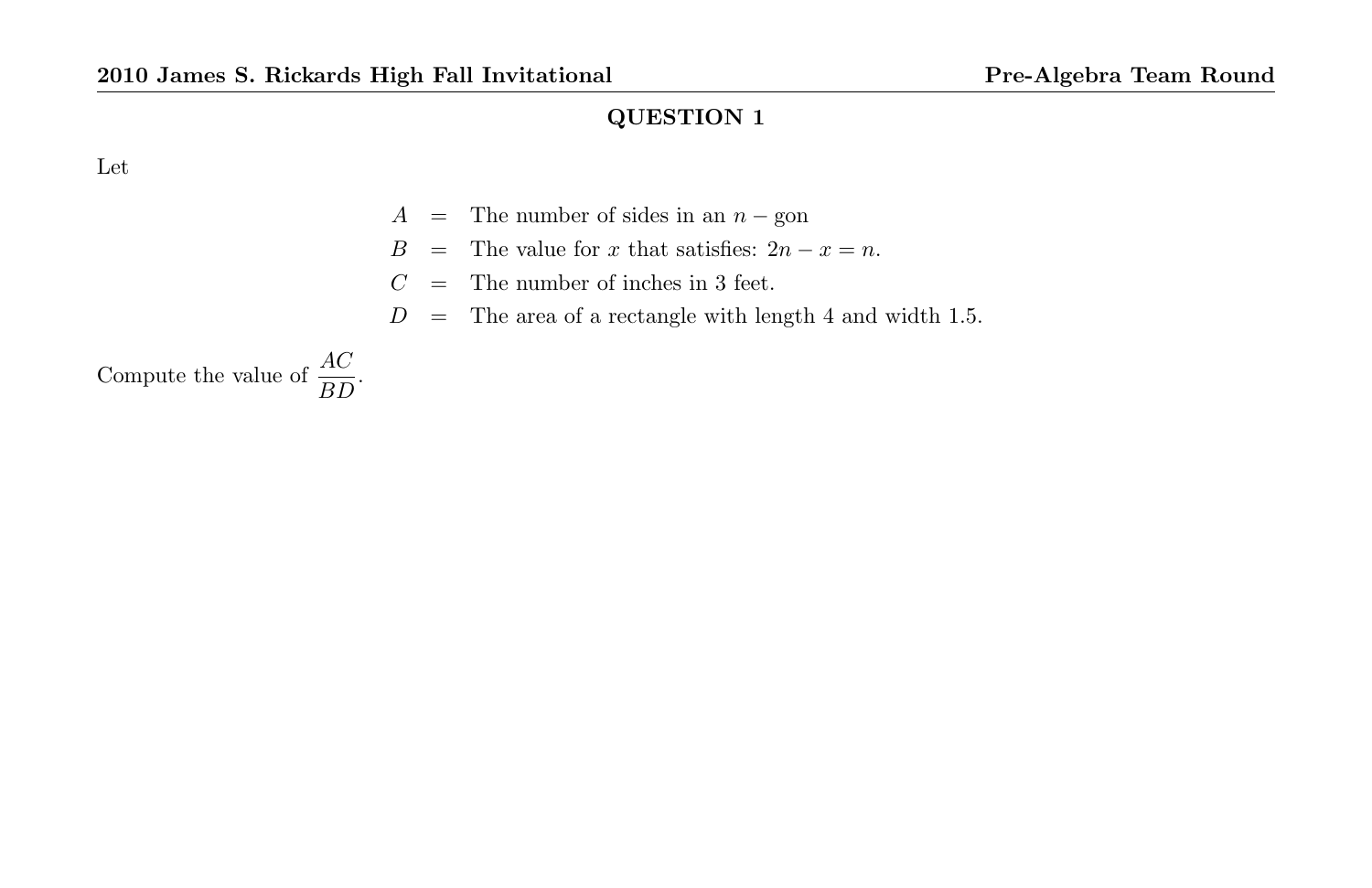There are 30 marbles are in a bag: 10 blue marbles, 15 green marbles, and 5 red marbles. One marble is drawn. Let

- $A =$  the probability of drawing a red marble.
- $B =$  the probability of drawing a blue marble.
- $C =$  the probability of drawing a green marble.
- $D =$  the probability of drawing a purple marble.

Compute the value of ABCD.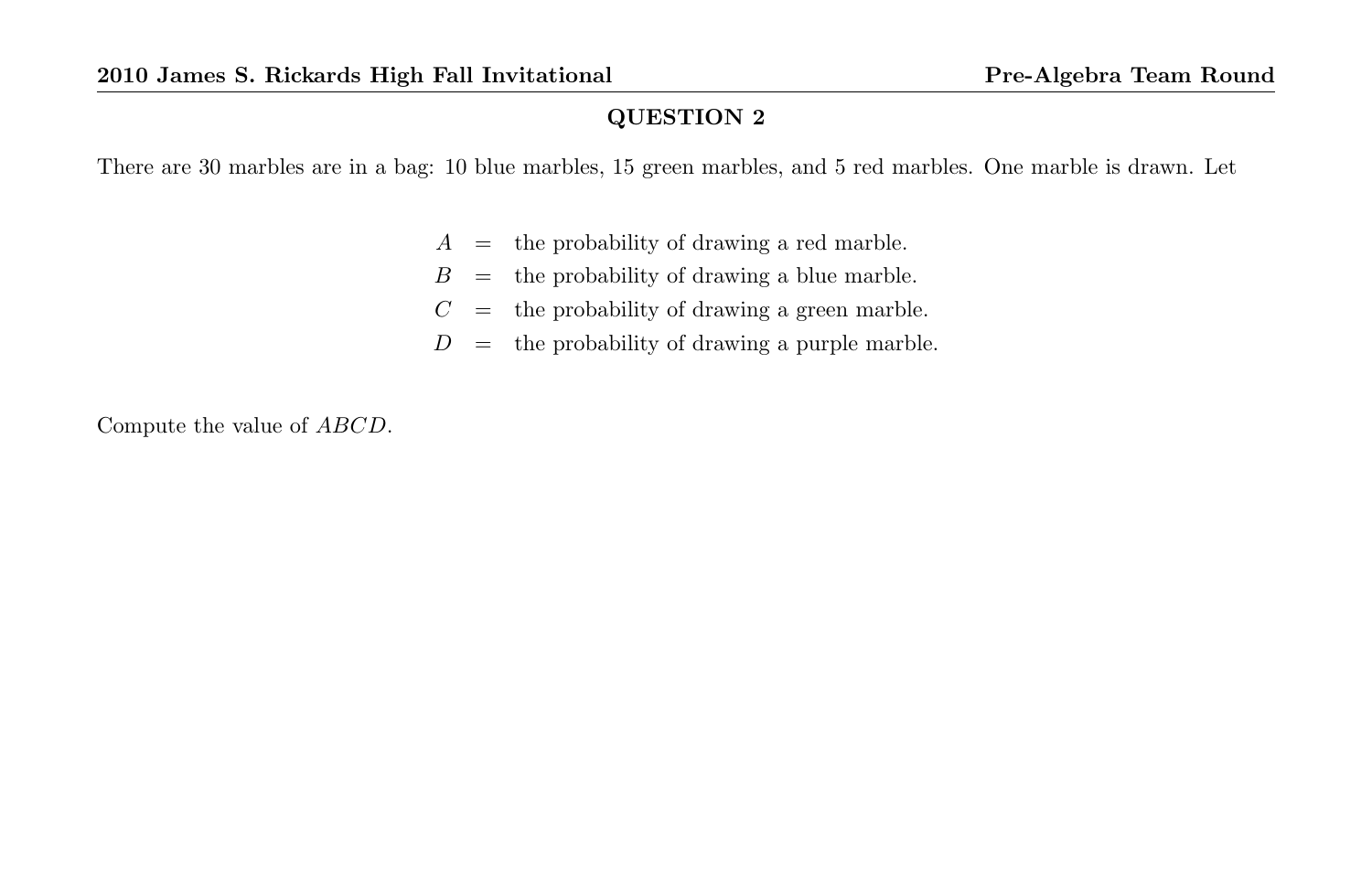The scores for Mrs. Funk's pre-calculus test are 49, 52, 56, 63, 69, 71, 71, and 100. Let

- $A =$  the median of the set of scores.
- $B =$  the mode of the set of scores.
- $C =$  the mean of the set of scores, rounded to two decimal places.
- $D =$  the range of the set of scores.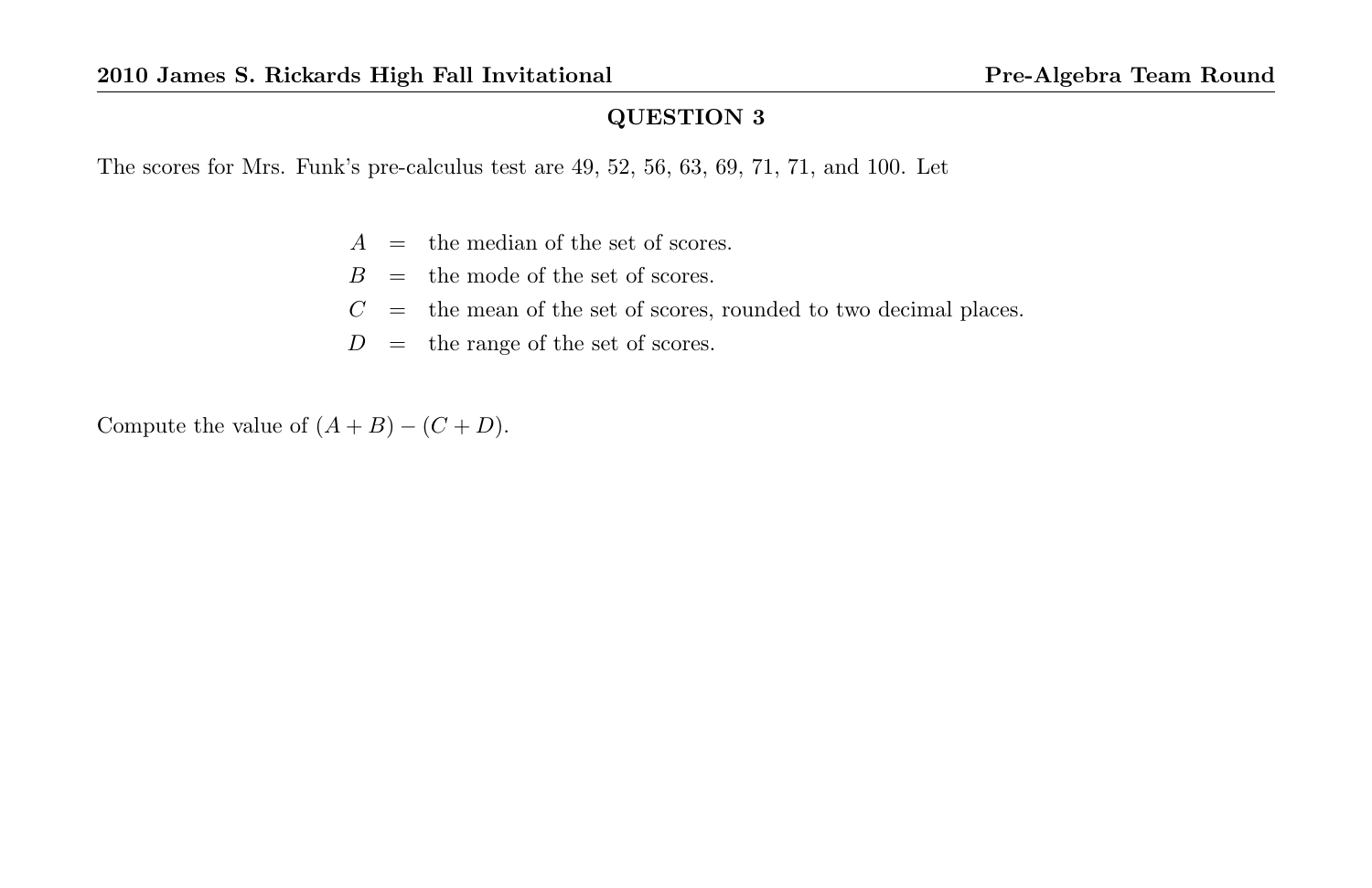Let

$$
A = \frac{8}{13}
$$
, rounded to 3 decimal places.  
\n
$$
B = \frac{2}{3}
$$
, rounded to 3 decimal places.  
\n
$$
C = \frac{1}{2}
$$
, rounded to 3 decimal places.  
\n
$$
D = \frac{3}{8}
$$
, rounded to 3 decimal places.

Find  $A + B + C + D$  in decimal form, rounded to 3 decimal places.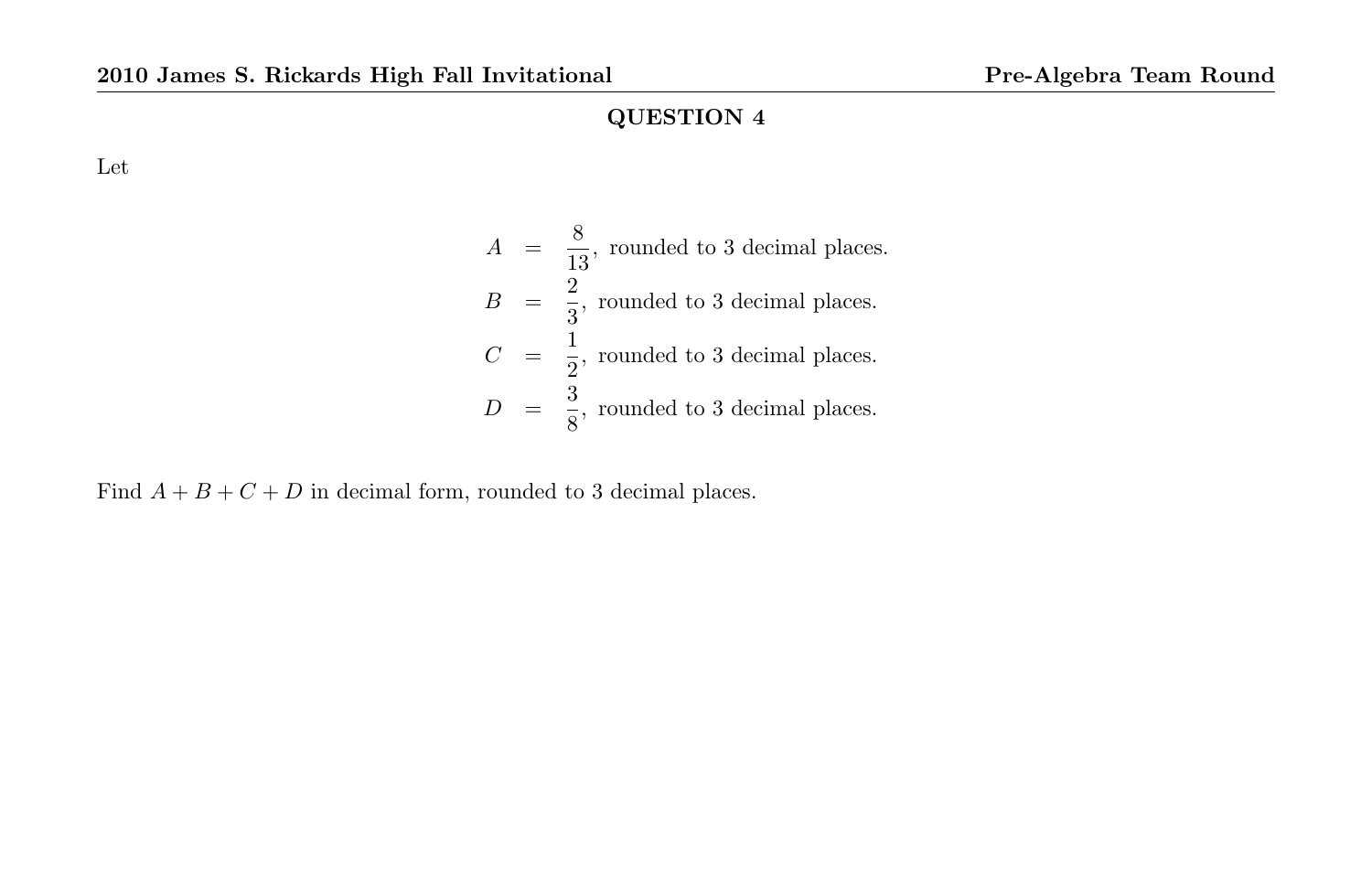Let

$$
A = w, \text{ where } w + 5 = 13.
$$
  
\n
$$
B = x, \text{ where } 3x + 7 = 5 - x.
$$
  
\n
$$
C = y, \text{ where } \frac{2x + 9}{4} = 3x.
$$
  
\n
$$
D = z, \text{ where } 3(5z - 7) = 8((z + 2) - 4).
$$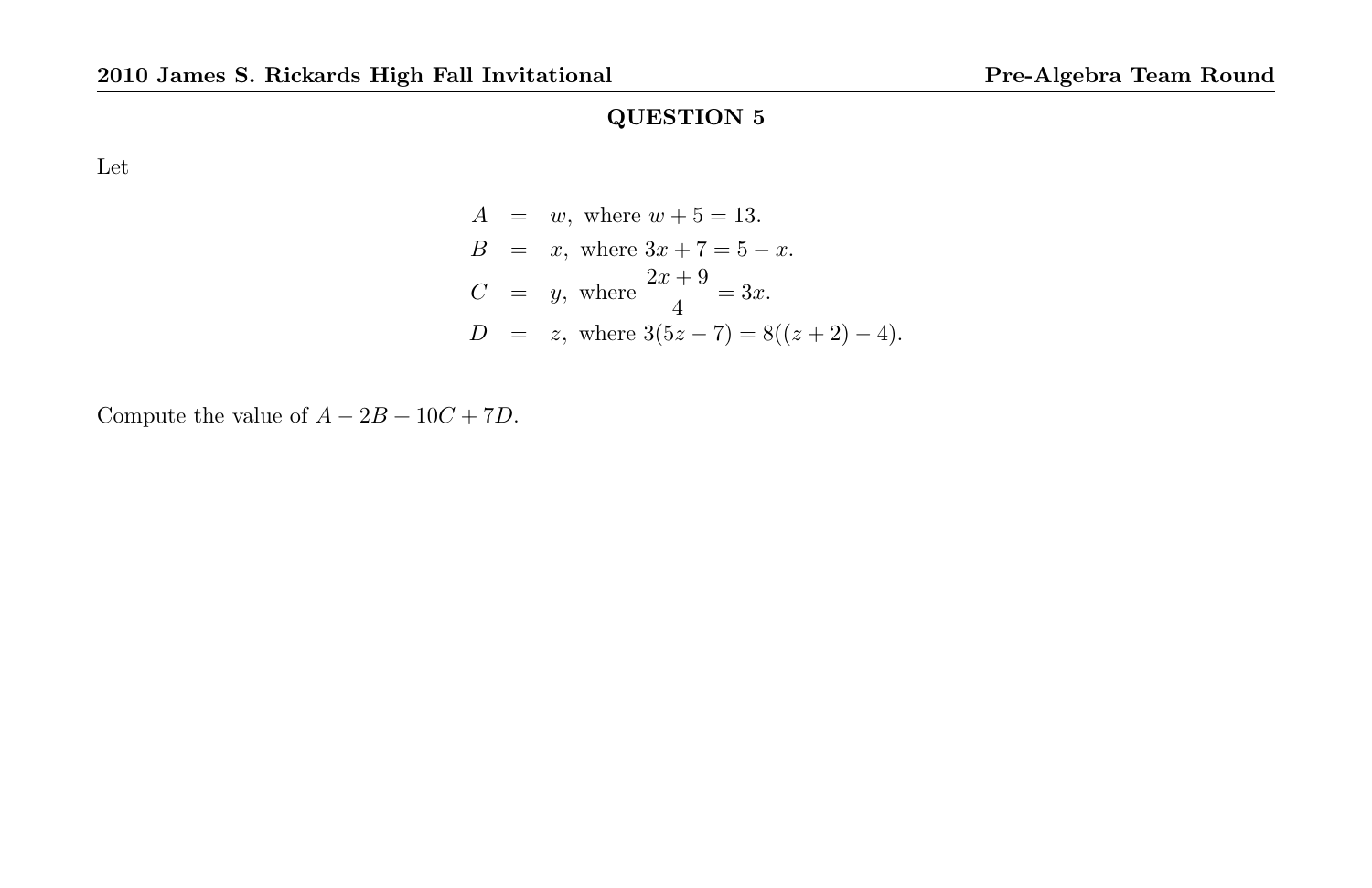Let  $\Omega(a, b, c) = \sqrt{b^2 - 4ac}$ . Then

 $A = \Omega(4, 3, -1)$  $B = \Omega [(\Omega(1,3,2)),(\Omega(4,5,1)),(\Omega(1,6,9))]$ C = the value of ac where  $\Omega(a, 4, c) = 12$ .  $D =$  the positive value of b where  $\Omega(5, b, 20) = 0$ .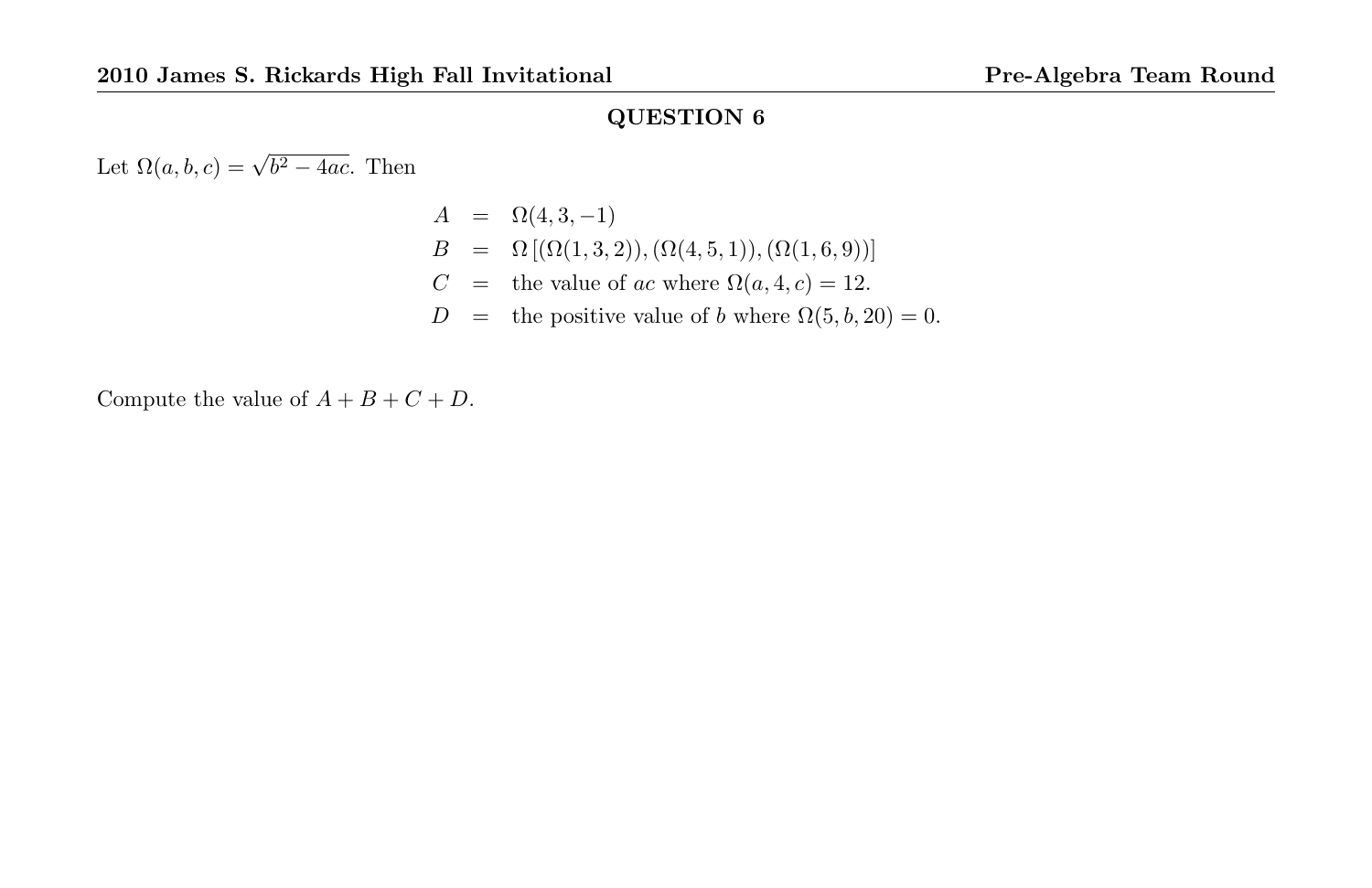Use the Pythagorean theorem to find the missing side of the following right triangles.

- A A right triangle with legs of length 3 and 4
- B A right triangle with a leg of length 8 and a hypotenuse of length 10
- $C$  A right triangle with legs of length 5 and 12
- D A right triangle with a leg of length 15 and a hypotenuse of length 17

Compute the value of  $\frac{ABC}{D}$ .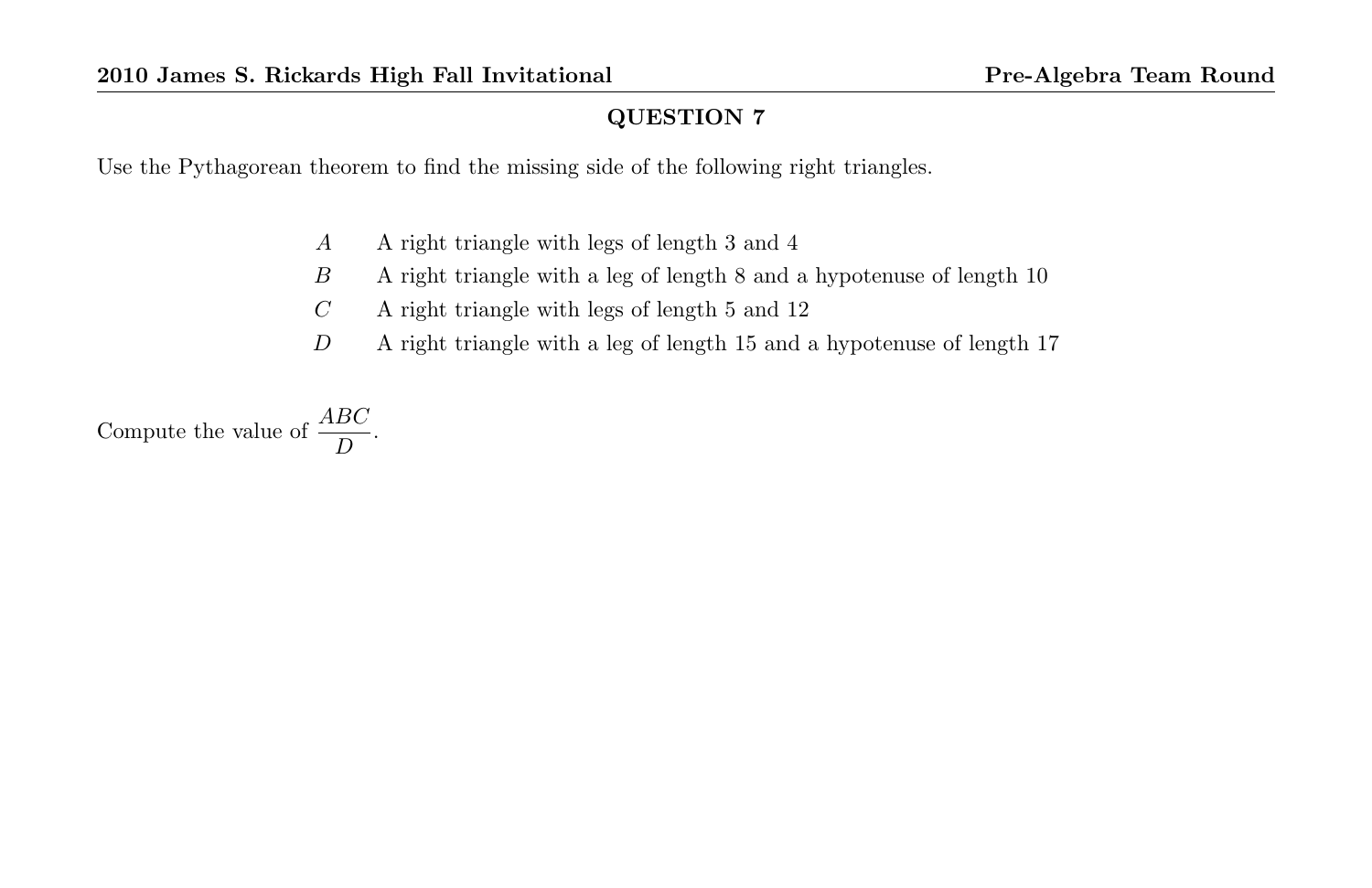Let

| А | The smallest prime number greater than 8 |  |  |  |  |  |
|---|------------------------------------------|--|--|--|--|--|
|---|------------------------------------------|--|--|--|--|--|

- $B =$  The greatest prime number less than 56
- $C =$  The smallest prime number greater than 20
- $D =$  The only even prime number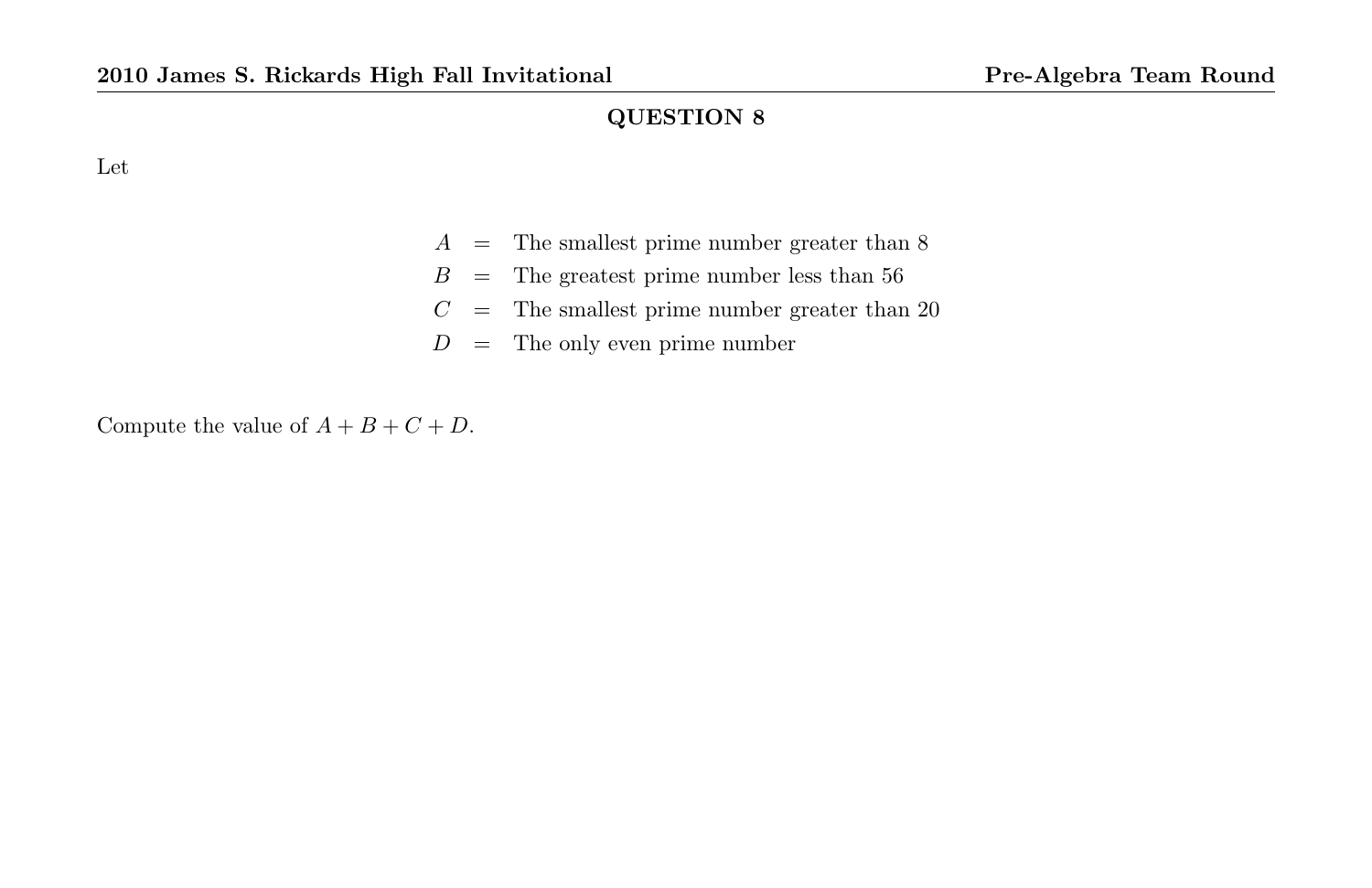Let

| A  | $\equiv$ | 0.3      |
|----|----------|----------|
| В  | $=$      | 0.45     |
| C. | $=$      | 0.372    |
| 7) | $=$      | $1.09 -$ |

Compute the value of  $A + B + 10C + D$  and express your answer as a common fraction in simplest form.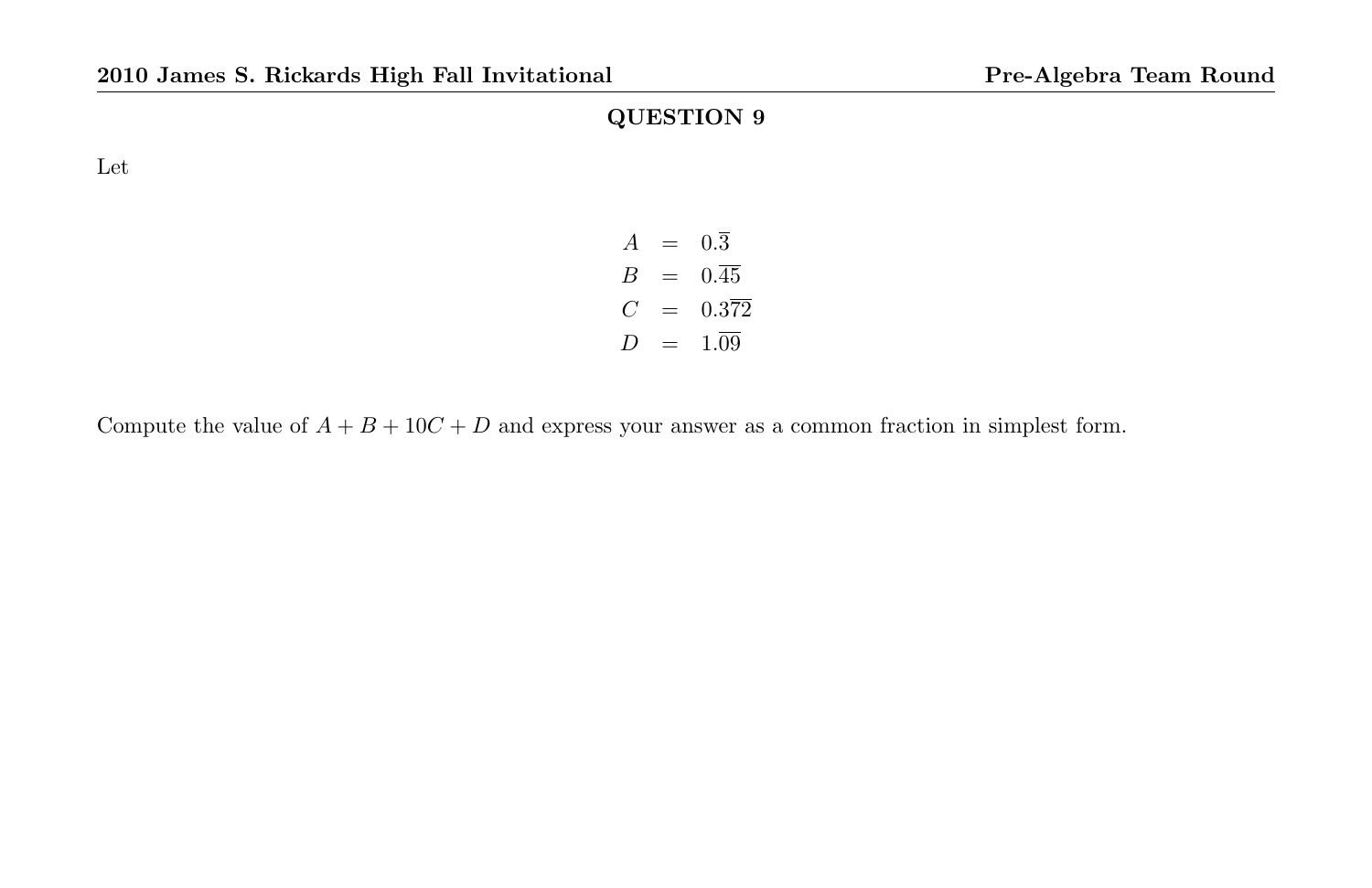Given that  $x = 4$  and  $y = -2$ ,

Let

$$
A = 3x - 4y
$$
  
\n
$$
B = -3x - 4y
$$
  
\n
$$
C = \frac{x}{3} - \frac{y}{4}
$$
  
\n
$$
D = 3xy
$$

Compute the value of  $(A + B) - (CD)$ .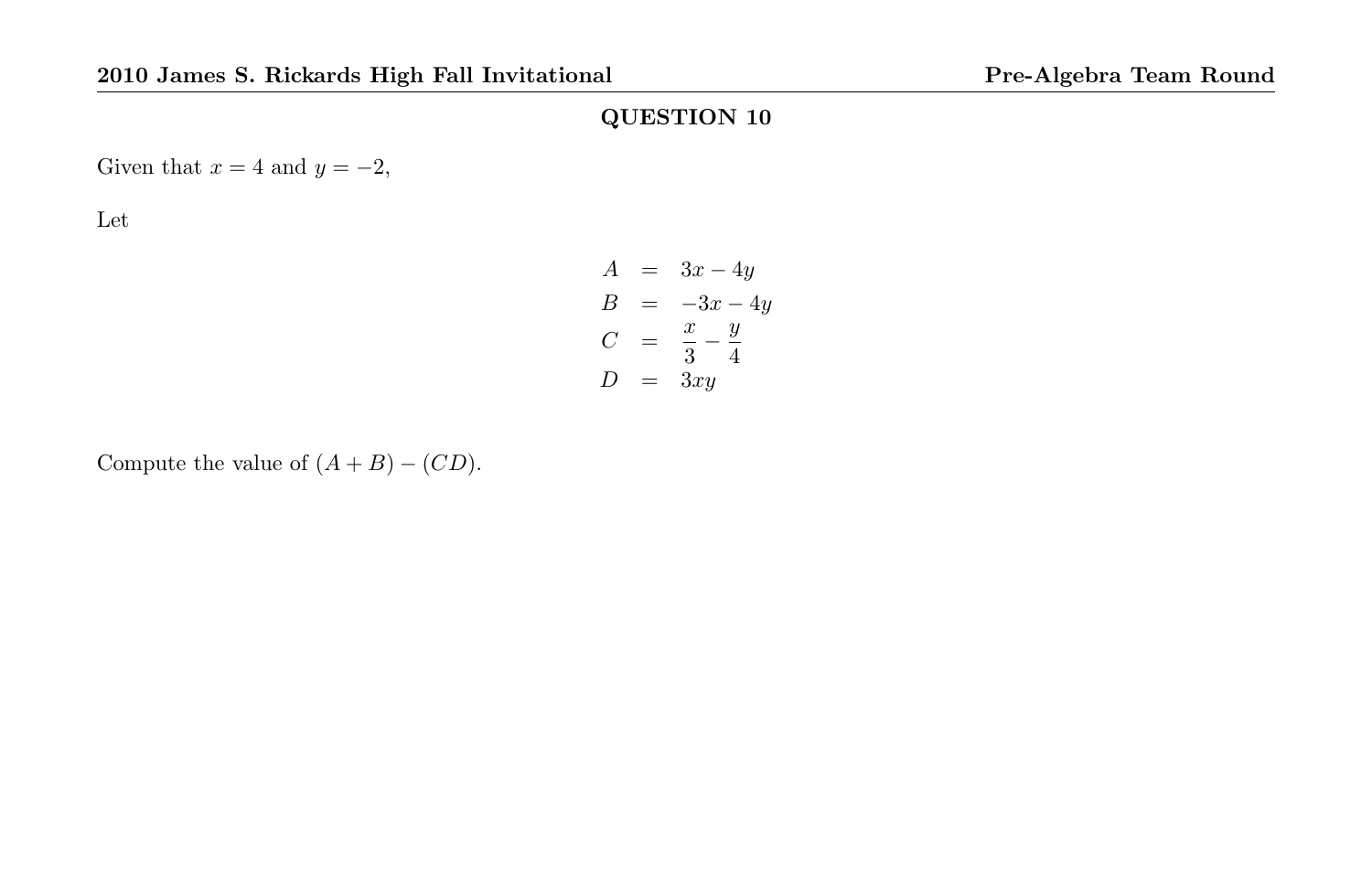#### Let

- $A =$  the smallest integer that is divisible by the first three positive composite integers.
- $B =$  the number of positive factors of 24.
- $C =$  the least common multiple of 42 and 24.
- $D =$  the probability of rolling a 1 on a standard fair die.

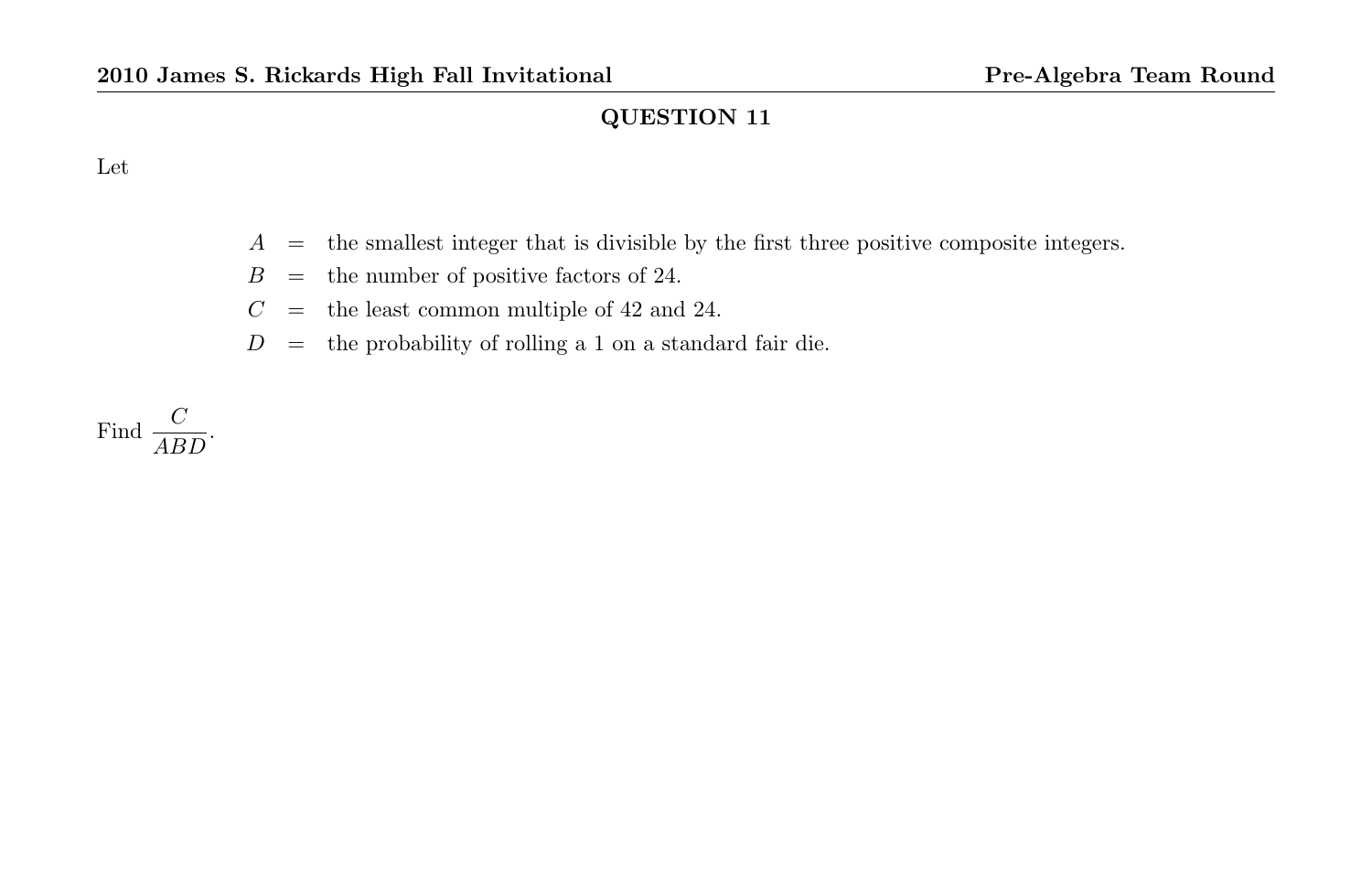Let

$$
A = \text{the value of } a \text{ such that } \frac{3}{8} = \frac{15}{a}.
$$
  
\n
$$
B = \text{the value of } v \text{ such that } \frac{3}{2} = \frac{v}{10}.
$$
  
\n
$$
C = \text{the value of } x \text{ such that } \frac{x}{240} = \frac{2.1}{2.4}.
$$
  
\n
$$
D = \text{the value of } s \text{ such that } \frac{s-3}{5} = 35.
$$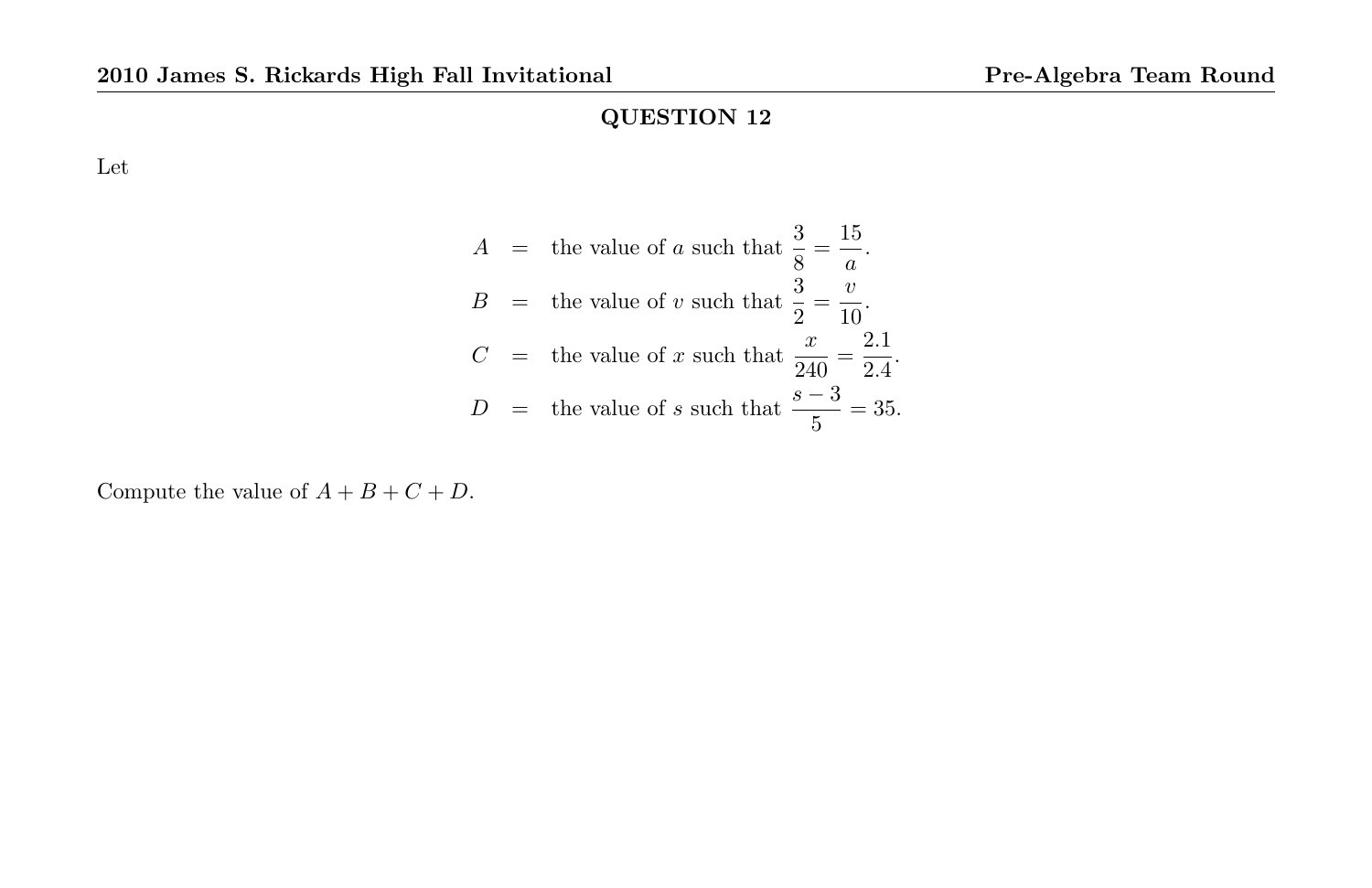Find the slope of each line.

 $A =$  the slope of the line  $5x + 3y = 15$ B = the slope of the line  $10 - x = 2y$  $C =$  the slope of the line  $4x = 8y - 12$  $D =$  the slope of the line  $\frac{5}{6}x + \frac{1}{15}$  $\frac{1}{15}y = \frac{3}{10}$ 10